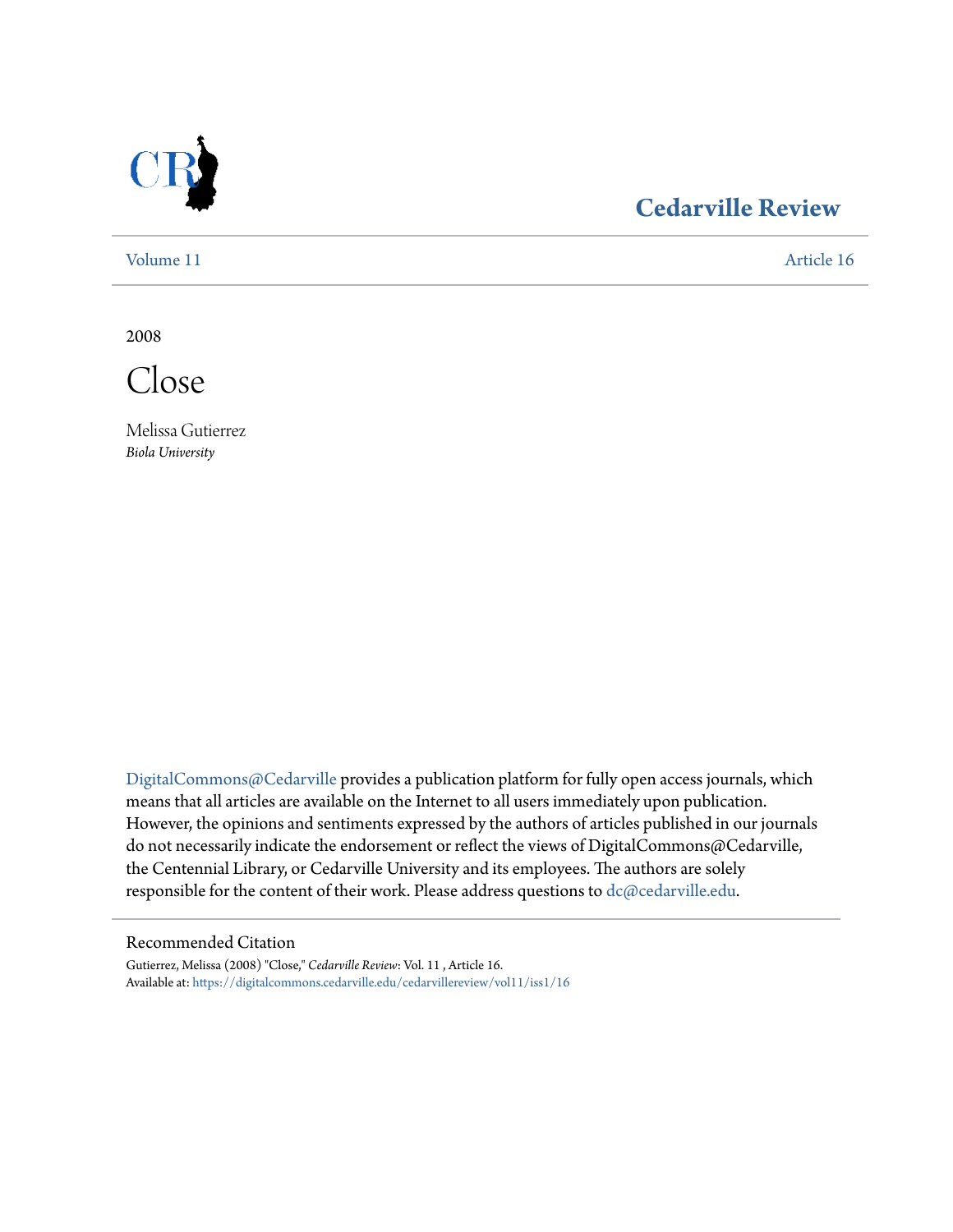## Close

Browse the contents of [this issue](https://digitalcommons.cedarville.edu/cedarvillereview/vol11/iss1) of *Cedarville Review*.

#### **Keywords**

Prose

# **Creative Commons License**

This work is licensed under a [Creative Commons Attribution-Noncommercial-No Derivative Works 4.0](http://creativecommons.org/licenses/by-nc-nd/4.0/) [License.](http://creativecommons.org/licenses/by-nc-nd/4.0/)

Follow this and additional works at: [https://digitalcommons.cedarville.edu/cedarvillereview](https://digitalcommons.cedarville.edu/cedarvillereview?utm_source=digitalcommons.cedarville.edu%2Fcedarvillereview%2Fvol11%2Fiss1%2F16&utm_medium=PDF&utm_campaign=PDFCoverPages)



Part of the <u>[Creative Writing Commons](http://network.bepress.com/hgg/discipline/574?utm_source=digitalcommons.cedarville.edu%2Fcedarvillereview%2Fvol11%2Fiss1%2F16&utm_medium=PDF&utm_campaign=PDFCoverPages)</u>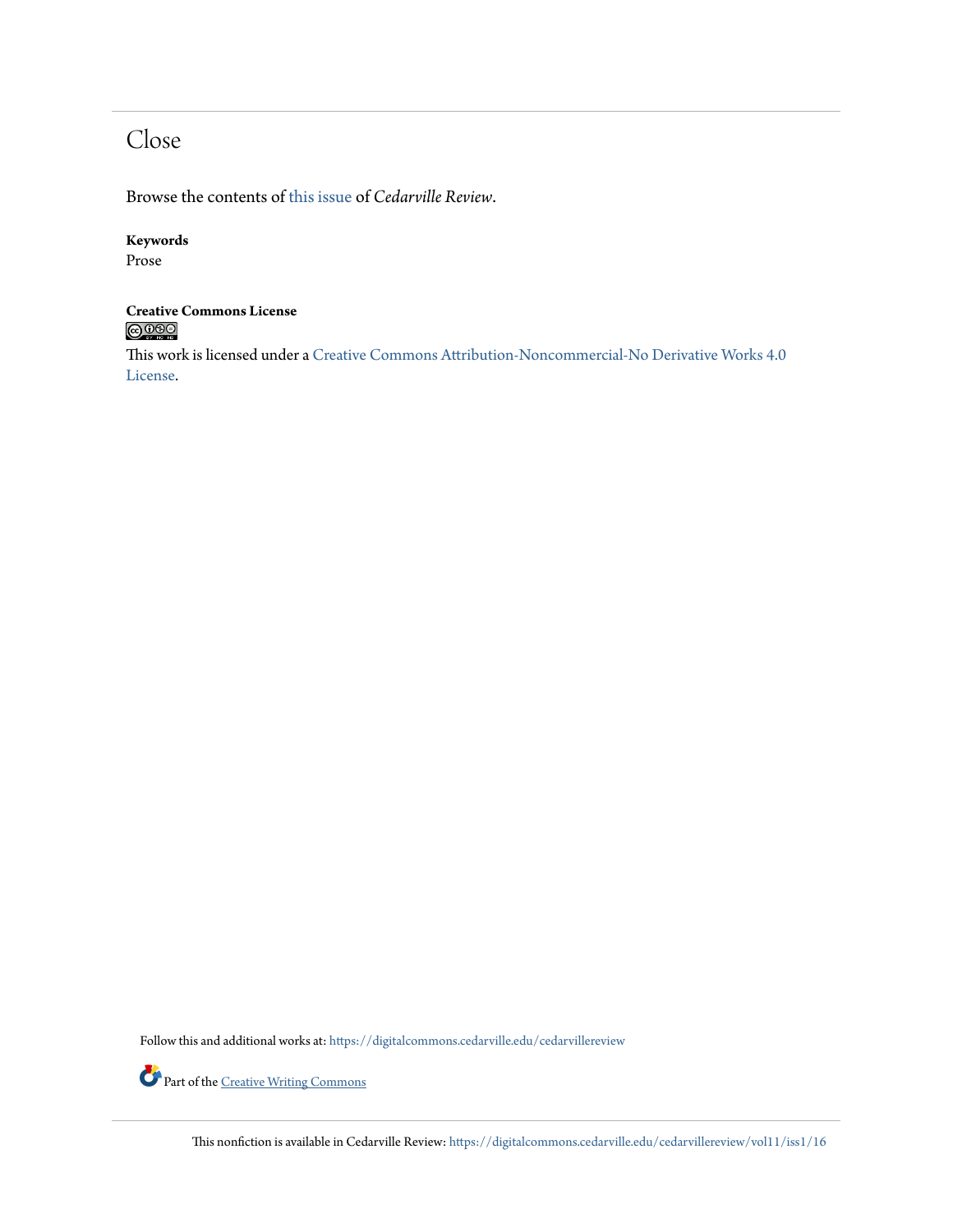### MELISSA GUTIERREZ

*Close* 

We were close in age, you and I. I was March nineteenth and you were April third, and we thought it was strange you were younger because you were always taller. Third grade we met when we both got stuck with Ms. Avincula, who wasn't fat but looked like it because her old skin rolled over her knuckles when she had them down at her sides, or on your hands trying to get you to make the cursive "S" right. You were a lefty, that's why it was hard, and you always had to use the red scissors instead of the blue ones, I remember.

You lived close by. I could run around the block in onehundred-and-four steps and I always thought your house was a castle because you had stairs going up the porch and stairs going up inside and then you had an attic, where we found your dad's trombone and your mom's lingerie that we both tried on, and once we found a bird's nest by one of those little holes. It had six white eggs and when we listened carefully from your room we could hear them peeping when they hatched. Remember how you thought it was cool when we found the dead baby bird, all naked and plucky like when I get goosebumps, flat stuck to the concrete under the eave in the spring? I was sad and you wouldn't bury it so that day I ran home early.

101 Dalmatians came out, the real live version with Glenn Close. Your mom took us to see it after your dad left. She was crying but not because of the movie, you were crying but not because of the movie, but I was crying because I was so scared of her black-and-white hair and how she killed tigers to wear. And your mom hugged you close and I didn't know why because it was the ending where everything was turning out happy, but I guess not for you.

That night I told my mom, "Don't close the door!" that's how scared of getting turned into a cape by Cruella De Ville I was and that's how scared of my dad leaving I was. She told me Cruella didn't live around here and dad wasn't going anywhere anytime soon, but I could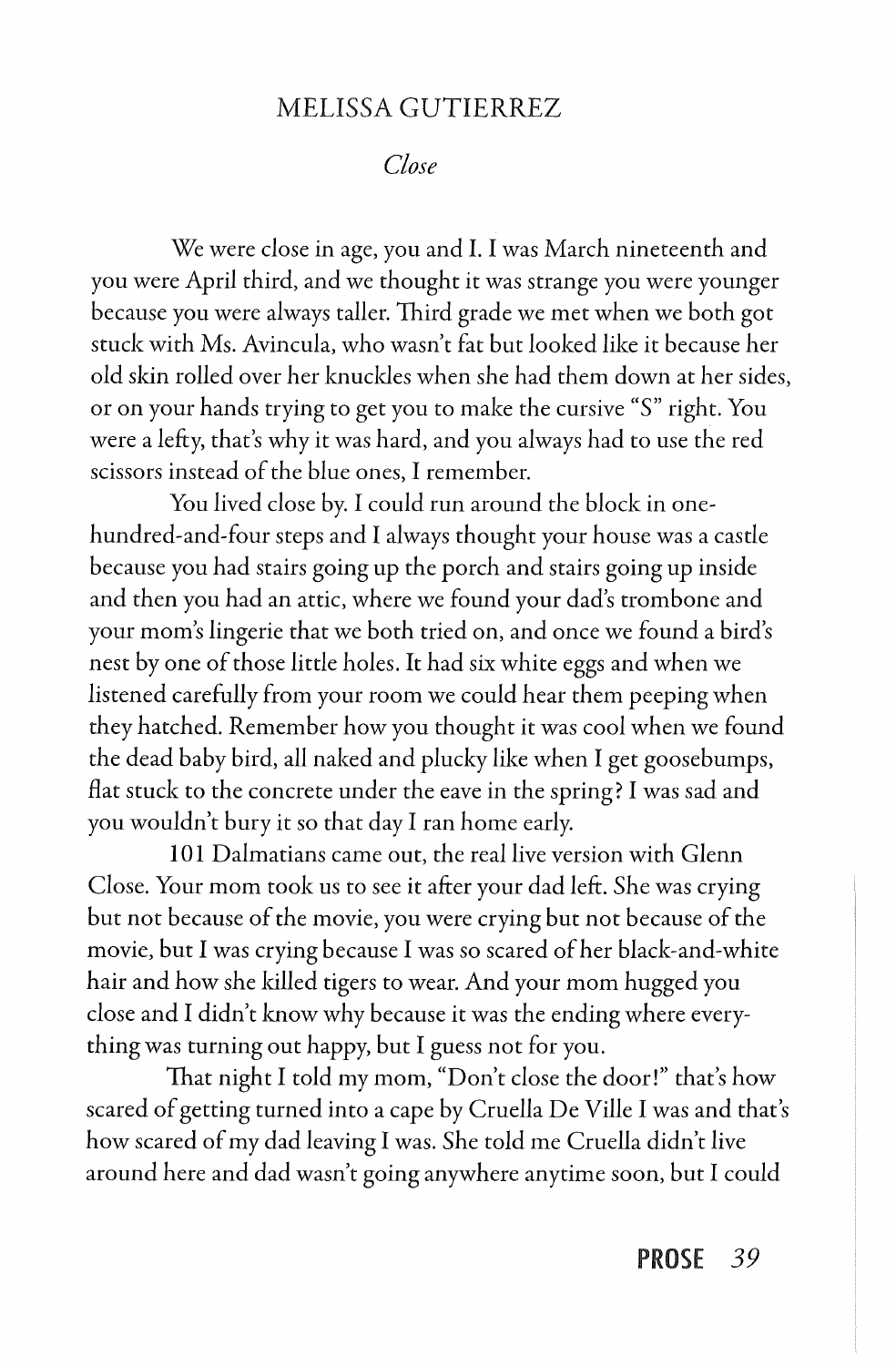have the door open anyways.

"I love you;' she said, and kissed me on the forehead, and tucked me in tight like a burrito but instead of cheese and came, sheets and Shelly.

We spent a lot of time down by the creek that summer, catching frogs and you skipping rocks and me trying. You were really good at skipping, your record was seventeen plus all those fast little skips near the end that we couldn't ever count, "Sixteen, Seventeen, EightnNinetnTwenTwentyontwentwotwenthreefourfive" and then laughlaughlaugh because my tongue turned to knots when I couldn't count that fast and you were so good at skipping rocks. My record was two, one time I came close to three. I was okay just watching, watching the water ripple when your pebbles hit it, watching tadpoles swim away so they wouldn't get hit by those huge bombs, watching that funny look on your face, one eye squinty and one tongue sticking out the side, when you swung your arm back to fling.

Some odd years later both of us just turned sixteen and you only heard from your dad two times since the Dalmatian Day. Once he visited while I was there and I had to go home because he wanted to play baseball with you. An hour and a half later you showed up at my doorstep laughing because you were so much better at throwing than he was and crying because he'd gone back away without even trying to get close to you. The other time was your sixteenth birthday when he called and said "Happy birthday, Alex, check your mailbox today." We camped out in the attic until we heard the mailman come and then I followed you running down all three sets of stairs across the lawn to the mail truck and he gave you a letter with your name all scrawly.

You tore it open sideways across the short part and there were three things. A check for one thousand dollars that you were close to ripping, sixteen one-dollar bills, and a note that you wouldn't let me read. So I told you happy birthday again and left again but first I gave you my lucky rock so you could get your driver's license the first try.

My dad let you borrow his Buick so you didn't have to drive your mom's pick-up, and you did pass. He let you keep borrowing the